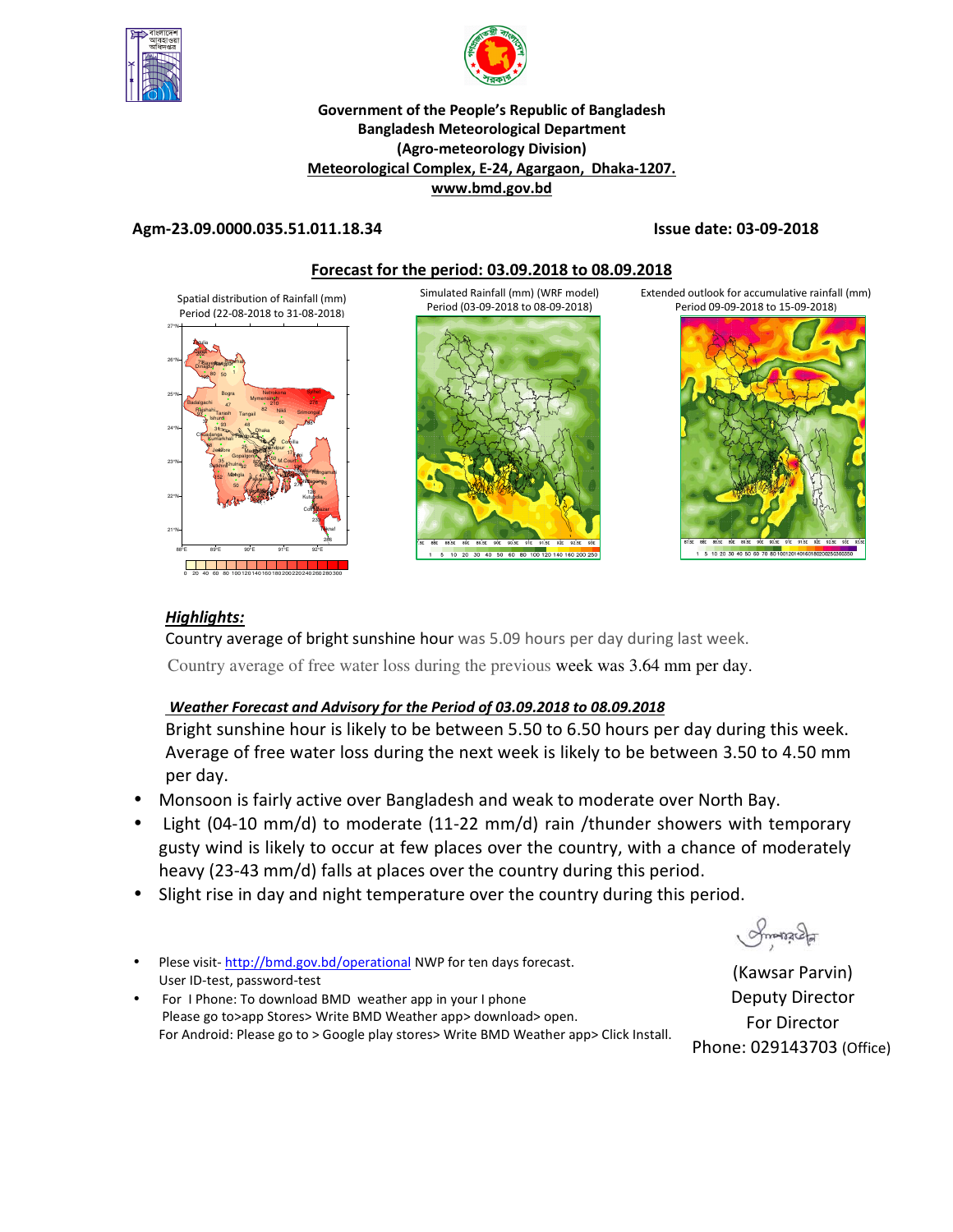#### **Short Weather description Period: 22.08.2018 to 31.08.2018** Maximum And Minimum Temperature (Range and Extreme)

| <b>Divisions</b> | <b>Maximum temperature</b><br>range in <sup>o</sup> C |         | <b>Highest maximum</b><br>temperature in <sup>o</sup> C |      |                              | Minimum temperature<br>Range in <sup>"</sup> C |         | Lowest minimum<br>temperature in <sup>o</sup> C |      |        |
|------------------|-------------------------------------------------------|---------|---------------------------------------------------------|------|------------------------------|------------------------------------------------|---------|-------------------------------------------------|------|--------|
| <b>Dhaka</b>     | 30.8                                                  | $-35.2$ | <sup>o</sup> C Dhaka                                    | 35.2 | $^{\circ}$ C25.5             |                                                |         | $-28.2$ <sup>o</sup> C Gopalgonj                | 25.5 | °c     |
| Mymensingh       | 29.0                                                  | $-33.5$ | <sup>o</sup> C Mymensingh                               | 33.5 | $^{\circ}$ C25.5             |                                                |         | $-27.6$ <sup>o</sup> C Netrokona                | 25.5 | °c     |
| Chattogram       | 28.5                                                  | $-34.2$ | <sup>o</sup> C Chandpur                                 | 34.2 | $^{\circ}$ C <sub>24.5</sub> |                                                |         | - $27.2$ <sup>o</sup> C Rangamati               | 24.5 | °c     |
| Sylhet           | 30.3                                                  | $-35.5$ | <sup>o</sup> C Srimongal                                | 35.5 | $^{\circ}$ C23.0             |                                                |         | $-26.5$ <sup>o</sup> C Sylhet                   | 23.0 | °c     |
| Rajshahi         | 30.3                                                  | $-36.0$ | <sup>o</sup> C Raishahi                                 | 36.0 | $^{\circ}$ C <sub>25.4</sub> |                                                |         | - $28.2 °C$ Badalgachi                          | 25.4 | $^0$ C |
| Rangpur          | 30.1                                                  | $-35.5$ | <sup>o</sup> C Dinajpur                                 | 35.5 | $^{\circ}$ C <sub>24.6</sub> |                                                |         | $-27.8$ °C Sayedpur                             | 24.6 | $^0$ C |
| Khulna           | 32.0                                                  | $-35.4$ | <b>°C</b> Jashore                                       | 35.4 | $^{\circ}$ C25.6             |                                                |         | - 28.1 °C Kumarkhali                            | 25.6 | °c     |
| Barishal         | 30.8                                                  | $-33.5$ | <sup>o</sup> C Barishal & Patuakhali                    | 33.5 | $^{\circ}$ C <sub>24.7</sub> |                                                | $-27.7$ | <sup>o</sup> C Khepupara                        | 24.7 | °c     |

 *Rainfall analysis* and *average temperature:-*

| Name of the<br><b>Divisions</b> | Name of the<br><b>Stations</b> | Total<br>Rainfall<br>in (mm) | Rainfall<br>in (mm) | Normal Deviation<br>in % | Total<br>Rainy<br>days | Average<br>Max<br>in % | Average<br>M in<br>in % | Average<br>M ax.<br>Humidity Humidity temp in °C | Average<br>Normal<br>M ax.<br>temp in | Average<br>M in.<br>temp in $^{\circ}$<br>C | Average<br>Normal<br>M in.<br>temp in |
|---------------------------------|--------------------------------|------------------------------|---------------------|--------------------------|------------------------|------------------------|-------------------------|--------------------------------------------------|---------------------------------------|---------------------------------------------|---------------------------------------|
| Dhaka                           | Dhaka                          | 16                           | 89                  | $-82$                    | 08                     | 091                    | 066                     | 33.6                                             | °C<br>32.1                            | 27.4                                        | ۰C<br>26.4                            |
|                                 | Faridpur                       | 25                           | 83                  | $-70$                    | 06                     | 95                     | 070                     | 32.9                                             | 31.8                                  | 26.5                                        | 26.3                                  |
|                                 | Madaripur                      | 80                           | 106                 | $-25$                    | 09                     | 97                     | 65                      | 32.8                                             | 31.8                                  | 26.8                                        | 25.2                                  |
|                                 | Nikli                          | 60                           | $\star\star$        | $***$                    | 09                     | 091                    | 072                     | 33.0                                             | $\star\star$                          | 27.3                                        | $\star\star$                          |
|                                 | Tangail                        | 48                           | 83                  | $-42$                    | 07                     | 095                    | 071                     | 33.0                                             | 32.3                                  | 26.9                                        | 25.9                                  |
|                                 | Gopalgonj                      | 92                           | $\star\star$        | $***$                    | 10                     | 096                    | 078                     | 32.9                                             |                                       | 26.8                                        |                                       |
| Mymensingh                      | Mymensingh                     | 82                           | 107                 | -23                      | 07                     | **                     | $\star\star$            | $\star\star$                                     | 31.5                                  | $\star\star$                                | 25.7                                  |
|                                 | Netrokona                      | 210                          | $\star\star$        | $***$                    | 09                     | 094                    | 073                     | 31.7                                             | $\star\star$                          | 26.5                                        | $\star\star$                          |
| Chattogram                      | Chattogram                     | 128                          | 126                 | 2                        | 09                     | $\star\star$           | **                      | 033                                              | 31.4                                  | 026                                         | 25.2                                  |
|                                 | Sitakunda                      | 70                           | 198                 | $-65$                    | 8                      | $\star\star$           | $\star\star$            | $\star\star$                                     | 31.2                                  | $\star\star$                                | 25.4                                  |
|                                 | Rangamati                      | 76                           | 135                 | $-44$                    | 08                     | 94                     | 46                      | 32.7                                             | 31.7                                  | 25                                          | 24.8                                  |
|                                 | Cox'sBazar                     | 233                          | 182                 | 28                       | 10                     | 96                     | 76                      | 31.3                                             | 30.8                                  | 25.4                                        | 25.3                                  |
|                                 | Teknaf                         | 286                          | 261                 | 10                       | 9                      | **                     | $\star\star$            | $\star\star$                                     | 30.4                                  | $\star\star$                                | 25.1                                  |
|                                 | Hatiya                         | 113                          | 163                 | $-31$                    | 09                     | **                     | $\star\star$            | $^{\star\star}$                                  | 30.5                                  | $\star\star$                                | 25.5                                  |
|                                 | Sandw ip                       | 270                          | 204                 | $***$                    | 08                     | 097                    | 078                     | 031                                              | 30.6                                  | 026                                         | 25.6                                  |
|                                 | Kutubdia                       | 88                           | 152                 | -42                      | 09                     | 94                     | 76                      | 31.9                                             | 30.8                                  | 22.6                                        | 25.6                                  |
|                                 | Feni                           | 194                          | 152                 | 28                       | 08                     | 096                    | 071                     | 32.1                                             | 31.2                                  | 25.4                                        | 25.2                                  |
|                                 | M.Court                        | 99                           | 174                 | -43                      | 09                     | 97                     | 68                      | 32.2                                             | 31.2                                  | 26.0                                        | 25.7                                  |
|                                 | Chandpur                       | 50                           | 97                  | $***$                    |                        | 096                    | 069                     | 033                                              | 31.8                                  | 027                                         | 26.1                                  |
|                                 | Cumilla                        | 17                           | 103                 | -83                      | 08<br>07               | 093                    | 071                     | 31.9                                             | 31.6                                  | 26.0                                        | 25.6                                  |
| <b>Sylhet</b>                   | Sylhet                         | 278                          | 182                 | 53                       | 10                     | 97                     | 70                      | 33.2                                             | 31.9                                  | 25.5                                        | 25.2                                  |
|                                 | Srimongal                      | 108                          | 93                  | 16                       | 04                     | 97                     | 055                     | 33.4                                             | 32.2                                  | 25.6                                        | 24.5                                  |
| Rajshahi                        | Rajshahi                       | 37                           | 89                  | $-58$                    | 06                     | 098                    | 067                     | 34.5                                             | 32.6                                  | 26.9                                        | 25.7                                  |
|                                 | Bogura                         | 47                           | 91                  | $-48$                    | 07                     | 096                    | 058                     | 33.3                                             | 32.4                                  | 27.4                                        | 26.3                                  |
|                                 | Ishurdi                        | 31                           | 72                  | $-57$                    |                        | 097                    | 059                     | 034                                              | 32.5                                  | 027                                         | 26.1                                  |
|                                 | Badalgachi                     | 93                           | $\star\star$        | $***$                    | 07<br>06               | 100                    | 063                     | 32.4                                             | $\star\star$                          | 26.7                                        | $**$                                  |
|                                 | Tarash                         | 93                           | $\star\star$        | $***$                    | 08                     | 100                    | 066                     | 32.5                                             | $\star\star$                          | 27.1                                        | **                                    |
| Rangpur                         | Rangpur                        | 50                           | 113                 | $-56$                    | 07                     | 094                    | 065                     |                                                  | 31.6                                  | 26.9                                        | 25.7                                  |
|                                 | Dinajpur                       | 102                          | 125                 | $-18$                    | 07                     | 095                    | 065                     | 33.4<br>33.9                                     | 32.0                                  | 26.7                                        | 25.9                                  |
|                                 | Sayedpur                       | 80                           | $\star\star$        | $***$                    | 06                     | 93                     | 67                      | 33.8                                             | $\star\star$                          | 26.7                                        | $\star\star$                          |
|                                 | Rajarhat                       | $\mathbf{1}$                 | $\star\star$        | $***$                    | 01                     | 093                    | 064                     | 33.6                                             | $\star\star$                          | 26.6                                        | $\star\star$                          |
|                                 | Tetulia                        | 202                          | $\star\star$        | $***$                    | 07                     | 099                    | 074                     | 32.0                                             | $\star\star$                          | 25.6                                        | $\star\star$                          |
|                                 | Dimla                          | 79                           | $**$                | $***$                    | 05                     | 095                    | 070                     | 33.1                                             | $^{\star\star}$                       | 26.6                                        | $\star\star$                          |
| Khulna                          | Khulna                         | 24                           | 77                  | -69                      |                        | 96                     | 70                      | 33.5                                             | 32.3                                  | 27.1                                        | 26.4                                  |
|                                 | Mongla                         | 50                           | $\star\star$        | $***$                    | 08                     | 097                    | 074                     | 033                                              | $\star\star$                          | 027                                         | $\star\star$                          |
|                                 |                                |                              |                     |                          | 07                     |                        |                         |                                                  |                                       |                                             |                                       |
|                                 | Jashore<br>Chuadanga           | 35                           | 74                  | $-53$                    | 06                     | 094                    | 066                     | 34.2                                             | 32.7                                  | 26.8                                        | 26.0                                  |
|                                 |                                | 68                           | 61                  | 11                       | 05                     | 97                     | 68                      | 33.6                                             | 33.2                                  | 26.8                                        | 26.2                                  |
|                                 | Satkhira                       | 152<br>47                    | 88<br>$\star\star$  | 73<br>$***$              | 08                     | 100<br>100             | 064                     | 33.3                                             | 32.3<br>$\star\star$                  | 27.1<br>26.7                                | 26.2<br>$\star\star$                  |
|                                 | Kumarkhali                     |                              |                     |                          | 07                     |                        | 61                      | 32.9                                             |                                       |                                             |                                       |
| Barishal                        | Barisal                        | 47                           | 103                 | $-54$                    | 06                     | 097                    | 070                     | 32.8                                             | 31.5                                  | 26.7                                        | 25.8                                  |
|                                 | Bhola                          | 38                           | 125                 | $-70$                    | 08                     | 097                    | 075                     | 32.3                                             | 31.3                                  | 26.6                                        | 26.1                                  |
|                                 | Patuakhali                     | 110                          | 136                 | $-19$                    | 10                     | 098                    | 076                     | 32.6                                             | 31.4                                  | 27.0                                        | 26.1                                  |
|                                 | Khepupara                      | 148                          | 140                 | 6                        | 10                     | 096                    | 076                     | 032                                              | 31.0                                  | 027                                         | 26.0                                  |

Analyses contained in this bulletin are based on preliminary \* un-checked data. \*\* Data not received. \*\*\* Data not available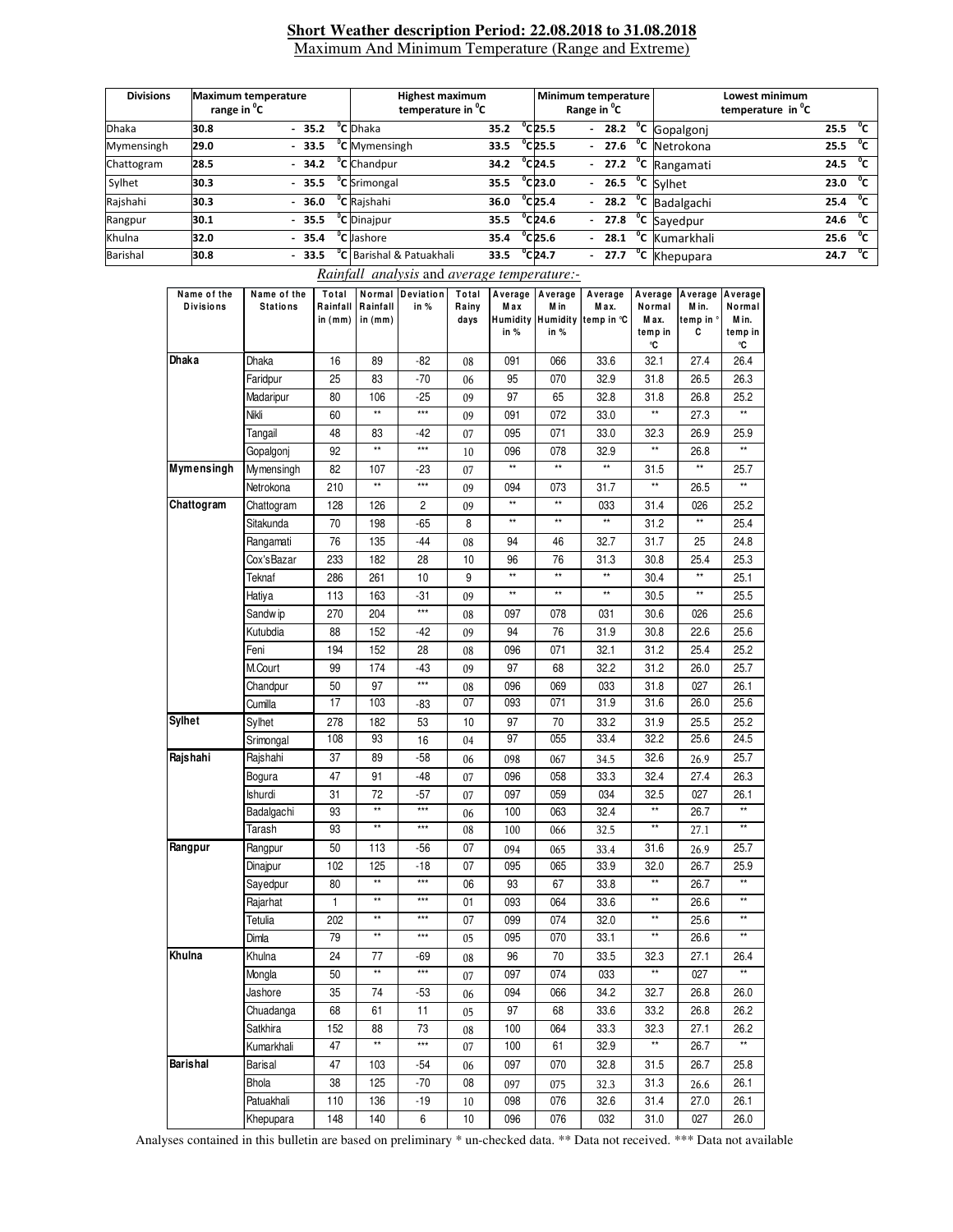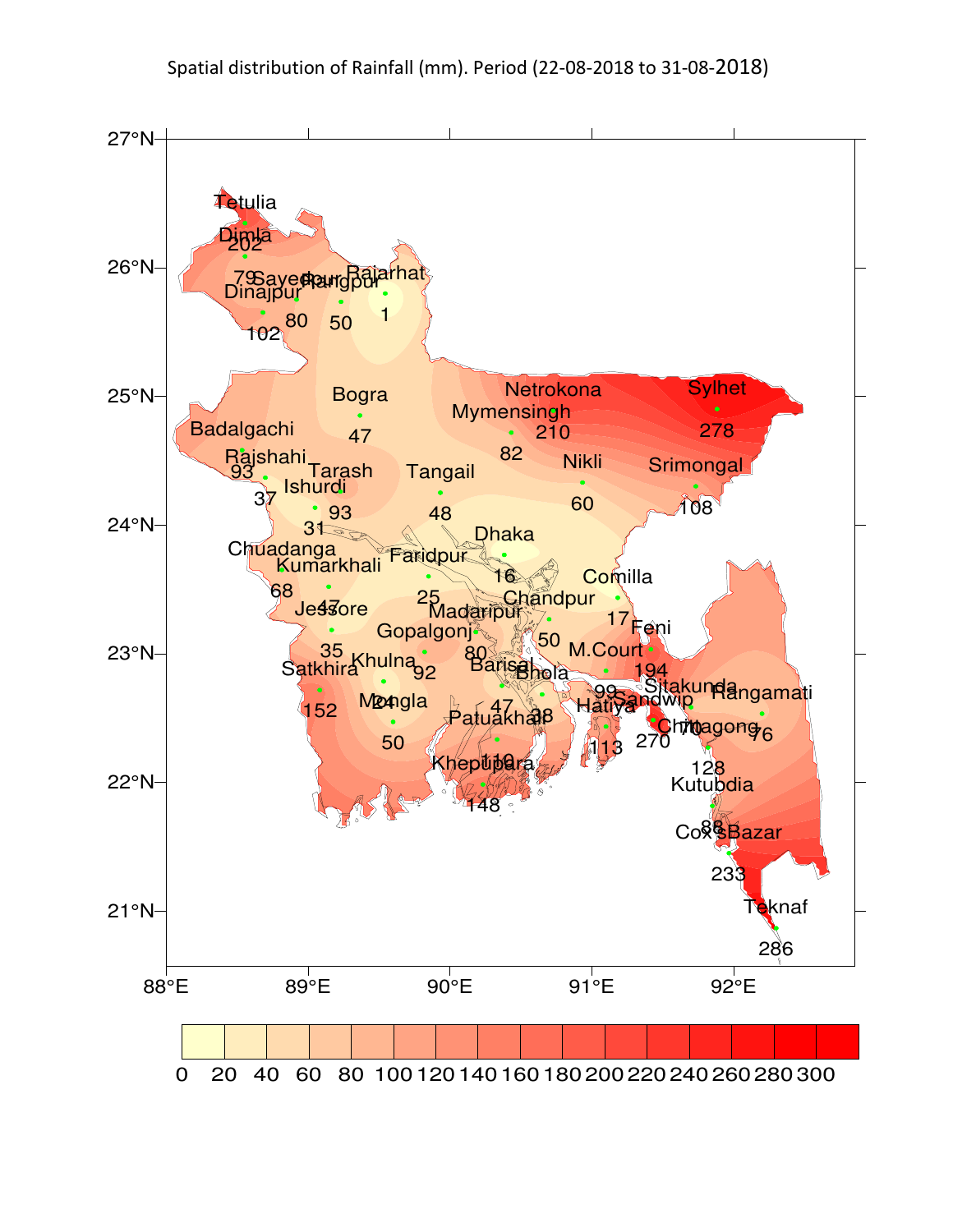



গণপ্রজাতন্ত্রী বাংলাদেশ সরকার বাংলাদেশ আবহাওয়া অধিদপ্তর কৃষি আবহাওয়া মহাশাখা আবহাওয়া ভবন, ই-২৪, আগারগাঁও, ঢাকা-১২০৭। www.bmd.gov.bd

এজিএম-২৩.০৯.০০০০.০৩৫.৫১.০১১.১৮.৩৪

তারিখ: ০৩-০৯-২০১৮ খ্রিঃ

পূর্বাভাসের সময়কাল: ০৩-০৯-২০১৮ থেকে ০৮-০৯-২০১৮

Spatial distribution of Rainfall (mm) Period (22-08-2018 to 31-08-2018)



Simulated Rainfall (mm) (WRF model) Period (03-09-2018 to 08-09-2018)



Extended outlook for accumulative rainfall (mm) Period 09-09-2018 to 15-09-2018)



## প্ৰধান বৈশিষ্ট্য সমূহঃ-

গত সপ্তাহে দেশের দৈনিক উজ্জল সূর্যকিরণ কালের গড় ৫.০৯ ঘন্টা ছিল । গত সপ্তাহে দেশের দৈনিক বাষ্পীভবনের গড় ৩.৬৪ মিঃ মিঃ ছিল।

## আবহাওয়ার পূর্বাভাসঃ ০৩-০৯-২০১৮ থেকে ০৮-০৯-২০১৮ ইং পর্যন্ত।

এ সপ্তাহে দৈনিক উজ্জ্বল সূর্য কিরণ কাল ৫.৫০ থেকে ৬.৫০ ঘন্টার মধ্যে থাকতে পারে ।

আগামী সপ্তাহের বাম্পীভবনের দৈনিক গড় ৩.৫০ মিঃ মিঃ থেকে ৪.৫০ মিঃ মিঃ থাকতে পারে।

- মৌসুমী বায়ু বাংলাদেশের উপর মোটামুটি সক্রিয় এবং উত্তর বঙ্গোপসাগরে তা দুর্বল থেকে মাঝারি অবস্থায় বিরাজমান রয়েছে।
- এ সময়ে সারাদেশের কিছু কিছু স্থানে অস্থায়ী দমকা হাওয়াসহ হালকা (০৪-১০ মিঃ মিঃ/দিন) থেকে মাঝারি (১১-২২ মিঃ মিঃ/দিন) ধরনের বৃষ্টি/বজ্রবৃষ্টি হতে পারে। সেই সাথে দেশের কোথাও কোথাও মাঝারি ধরনের ভারী (২৩-৪৩ মিঃমিঃ/দিন) বর্ষণ হতে পারে।
- এ সময়ে সারাদেশে দিন ও রাতের তাপমাত্রা সামান্য বৃদ্ধি পেতে পারে।
- Plese visit-http://bmd.gov.bd/operational NWP for ten days forecast. User ID-test, password-test
- For I Phone: To download BMD weather app in your I phone Please go to>app Stores> Write BMD Weather app> download> open. For Android: Please go to > Google play stores> Write BMD Weather app> Click Install.

(কাওসার পারভীন) উপপরিচালক পরিচালকের পক্ষে টেলিফোন: ০২৯১৪৩৭০৩ (অফিস)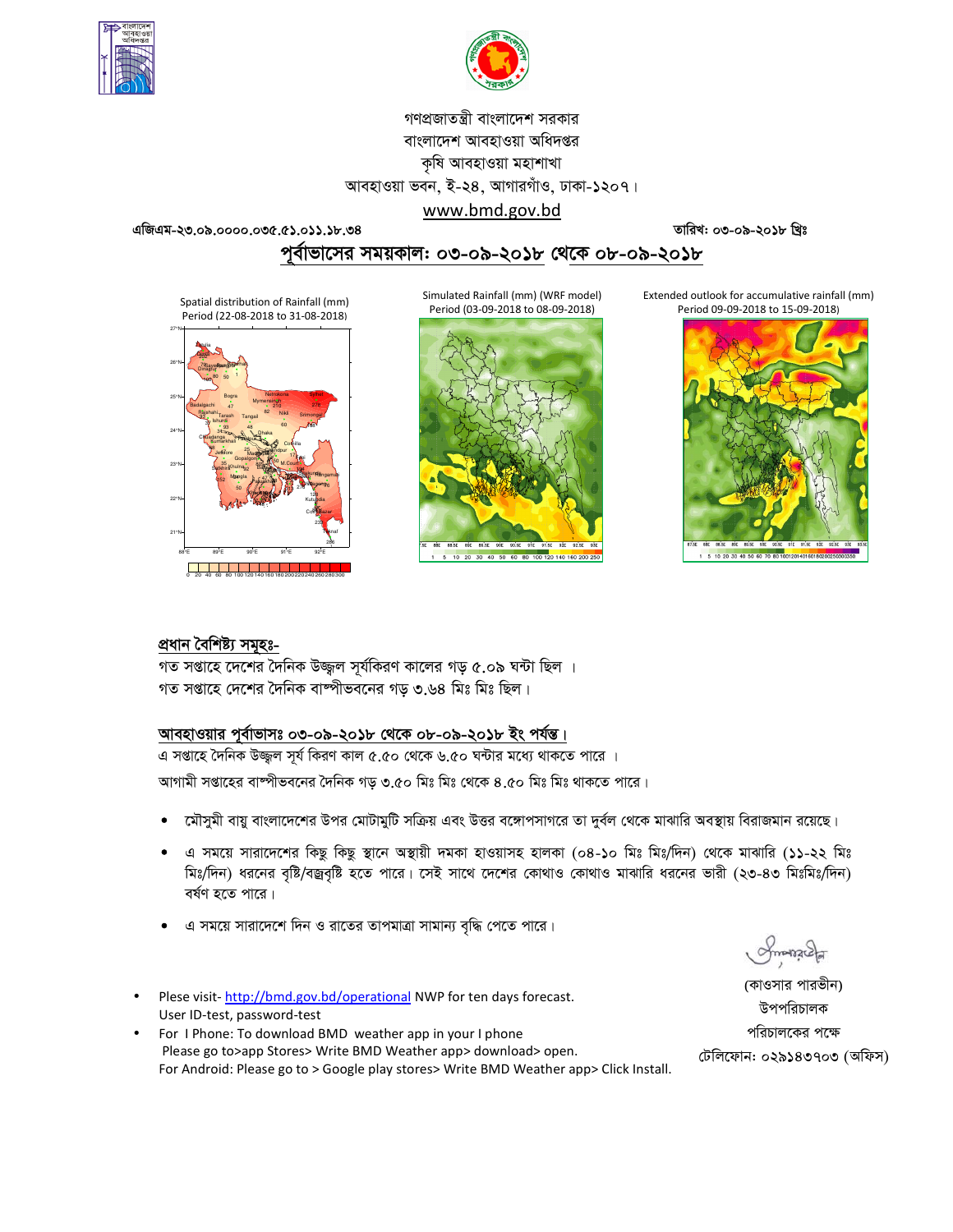# সংক্ষিপ্ত আবহাওয়া বিবরণী, সময়: ২২-০৮-২০১৮ থেকে ৩১-০৮-২০১৮

| বিভাগ     |      |                          | সর্বোচ্চ তাপমাত্রার পরিসর                  | সৰ্বোচ্চ তাপমাত্ৰা ° সেঃ |                                              |      | সর্বনিম তাপমাত্রার পরিসর <sup>o</sup> সেঃ |                |                         | সর্বনিম্ন তাপমাত্রা °সেঃ |                     |
|-----------|------|--------------------------|--------------------------------------------|--------------------------|----------------------------------------------|------|-------------------------------------------|----------------|-------------------------|--------------------------|---------------------|
| ঢাকা      | ৩০.৮ | $\sim$                   | ত $\overline{\mathcal{C}}$ .২ $^\circ$ সেঃ | ঢাকা                     | ৩৫.২ °সেঃ                                    | ২৫.৫ | ২৮.২                                      | $^{\circ}$ সেঃ | গোপালগ                  |                          | ২৫.৫ ° সেঃ          |
| ময়মনসিংহ | ২৯.০ |                          | <u>৩৩.৫ <math>^{\circ}</math></u> সেঃ      | ময়মনসিংহ                | <u>তত <math>\overline{c}</math></u> সেঃ ২৫.৫ |      | ২৭.৬                                      | $^{\circ}$ সেঃ | নেত্ৰকোনা               |                          | ২৫.৫ $^{\circ}$ সেঃ |
| চউগ্ৰাম   | ২৮.৫ | $\overline{\phantom{0}}$ | ৩৪.২ $^{\circ}$ সেঃ                        | চাঁদপুর                  | $0.82^\circ$ मिं $3.80^\circ$                |      | ২৭.২                                      | $^{\circ}$ সেঃ | রাঙ্গামাটি              |                          | ২৪.৫ ° সেঃ          |
| সিলেট     | ৩০.৩ | $\overline{\phantom{0}}$ | ৩৫.৫ $^{\circ}$ সেঃ                        | শ্ৰীমঙ্গল                | <u>তংকে সেঃ ২৩.০</u>                         |      | ২৬.৫                                      | $^{\circ}$ সেঃ | সিলেট                   | ২৩.০                     | $^{\circ}$ সেঃ      |
| রাজশাহী   | ৩০.৩ | $\overline{\phantom{0}}$ | ৩৬.০ ° সেঃ                                 | রাজশাহী                  | ৩৬.০ $^{\circ}$ সেঃ ২৫.৪                     |      | ২৮.২                                      | $^{\circ}$ সেঃ | বদলগাছি                 | ২৫.৪                     | $^{\circ}$ সেঃ      |
| রংপুর     | ৩০.১ | $\overline{\phantom{0}}$ | ৩৫.৫ ° সেঃ                                 | দিনাজপুর                 | ৩৫.৫ $^{\circ}$ সেঃ ২৪.৬                     |      | ২৭.৮                                      | $^{\circ}$ সেঃ | সৈয়দপর                 | ২৪.৬                     | $^{\circ}$ সেঃ      |
| খুলনা     | ৩২.০ | $\overline{\phantom{0}}$ | ৩৫.৪ $^{\circ}$ সেঃ                        | যশোর                     | ৩৫.৪ $^{\circ}$ সেঃ ২৫.৬                     |      | ২৮.১                                      | $^{\circ}$ সেঃ | কমারথালী                | ২৫.৬                     | $^{\circ}$ সেঃ      |
| বরিশাল    | oo b | $\sim$                   | ৩৩.৫ $^{\circ}$ সেঃ                        | বরিশাল ও পটুয়াখালী      | ৩৩.৫ $^{\circ}$ সেঃ ২৪.৭                     |      | २१.१                                      |                | <b>° সেঃ খে</b> পুপাড়া |                          | ২৪.৭ ° সেঃ          |

# <u> বৃষ্টিপাত বিশ্লেষন এবং স্বাভাবিক তাপমাত্ৰা :</u>

| বিভাগের নাম | স্টেশনের নাম | মোট<br>বৃষ্টিপাত<br>(মিঃমিঃ) | ষাভাবিক<br>বৃষ্টিপাত<br>(মিঃমিঃ) | বিছ্যুতি(%) | মোট<br>বৃষ্টিশাতের<br>দিন | সৰ্বোষ্ক গড<br>আৰ্ঘতা<br>( %) | সৰ্বোনিম্ন<br>আৰ্দ্ৰতা<br>( %) | গড় সৰ্বোষ্ট<br>তাপমাত্রা<br>(ডিগ্ৰী সেঃ) | গড<br>ষভাবিক<br>তাপমাত্রা<br>(ডিগ্ৰী<br>(সঃ) | সৰ্বনিম্ন<br>গড়<br>তাপমাত্রা<br>(ডিগ্ৰী<br>(সঃ) | সৰ্বনিম্ন<br>ষাভাবিক<br>গড়<br>তাপমাত্রা(<br>ডিগ্ৰী সেঃ) |
|-------------|--------------|------------------------------|----------------------------------|-------------|---------------------------|-------------------------------|--------------------------------|-------------------------------------------|----------------------------------------------|--------------------------------------------------|----------------------------------------------------------|
| ঢাকা        | जका          | ১৬                           | ৮৯                               | -৮২         | ob                        | ০৯১                           | ০৬৬                            | 00.6                                      | 02.5                                         | ২৭.৪                                             | 20.8                                                     |
|             | ফরিদপুর      | ২৫                           | ৮৩                               | -90         | ০৬                        | ৯৫                            | ०१०                            | ৩২.৯                                      | <b>92.b</b>                                  | ২৬.৫                                             | ২৬.৩                                                     |
|             | মাদারীপুর    | bο                           | ১০৬                              | -20         | ০৯                        | ৯৭                            | ৬৫                             | ৩২.৮                                      | ৩১.৮                                         | ২৬.৮                                             | ২৫.২                                                     |
|             | নিকলী        | ৬০                           | **                               | $***$       | ০৯                        | ০৯১                           | ०१२                            | 00.0                                      | $**$                                         | ২৭.৩                                             | **                                                       |
|             | টাঙ্গাইল     | 8 <sub>b</sub>               | ৮৩                               | -8২         | o٩                        | ০৯৫                           | ०१১                            | 00.0                                      | 0.50                                         | ২৬.৯                                             | ২৫.৯                                                     |
|             | গোপালগঞ্জ    | ৯২                           | $\pm\pm$                         | $***$       | $\mathcal{L}$             | ০৯৬                           | ०१৮                            | ৩২.৯                                      | $\ast\ast$                                   | ২৬.৮                                             | **                                                       |
| ময়মনসিংহ   | ময়মনসিংহ    | ৮২                           | ১০৭                              | -২৩         | o٩                        | **                            | **                             | **                                        | 05.6                                         | $***$                                            | ২৫.৭                                                     |
|             | নেত্ৰকোনা    | ২১০                          | $\pm\pm$                         | $***$       | ০৯                        | $\circ$ ৯8                    | ০৭৩                            | 05.9                                      | $***$                                        | ২৬.৫                                             | $\pm\pm$                                                 |
| চট্টগ্ৰাম   | ঢট্রগ্রাম    | ১২৮                          | ১২৬                              | ২           | ০৯                        | **                            | **                             | ೦೦೦                                       | 05.8                                         | ০২৬                                              | ২৫.২                                                     |
|             | সীতাকুন্ড    | ٩o                           | ১৯৮                              | -66         | b                         | **                            | **                             | **                                        | ৩১.২                                         | $***$                                            | 20.8                                                     |
|             | রাঙ্গামার্টি | ৭৬                           | ১৩৫                              | $-88$       | ob                        | $\$8$                         | 85                             | ৩২.৭                                      | ৩১.৭                                         | ২৫                                               | 28.5                                                     |
|             | কক্সবাজার    | ২৩৩                          | ১৮২                              | ২৮          | ১০                        | ৯৬                            | ৭৬                             | ৩১.৩                                      | 00.b                                         | 20.8                                             | ২৫.৩                                                     |
|             | ঢেকনাফ       | ২৮৬                          | ২৬১                              | ১০          | ৯                         | **                            | **                             | **                                        | 00.8                                         | **                                               | ২৫.১                                                     |
|             | হাতিয়া      | ১১৩                          | ১৬৩                              | -৩১         | ০৯                        | **                            | **                             | **                                        | 0.00                                         | **                                               | ১.৩۶                                                     |
|             | সন্দ্বীপ     | ২৭০                          | ২০৪                              | ***         | ob                        | ০৯৭                           | ०१৮                            | ০৩১                                       | 00.6                                         | ০২৬                                              | ২৫.৬                                                     |
|             | কুতুবদীয়া   | bþ                           | ১৫২                              | -8২         | ০৯                        | ৯৪                            | ৭৬                             | ৩১.৯                                      | 00.b                                         | ২২.৬                                             | ২৫.৬                                                     |
|             | কেনী         | 558                          | ১৫২                              | ২৮          | ob                        | ০৯৬                           | ०१১                            | ৩২.১                                      | ৩১.২                                         | 20.8                                             | ২৫.২                                                     |
|             | মাইজদী কোর্ট | ৯৯                           | 598                              | -80         | ০৯                        | ৯৭                            | ৬৮                             | ७२.२                                      | ৩১.২                                         | ২৬.০                                             | ২৫.৭                                                     |
|             | চাঁদপুর      | ¢о                           | ৯৭                               | ***         | ob                        | ০৯৬                           | ০৬৯                            | ೲ                                         | 05.b                                         | ०२१                                              | ২৬.১                                                     |
|             | কুমিল্লা     | 39                           | ১০৩                              | -b0         | o٩                        | ಂನಿರಿ                         | ०१১                            | ৩১.৯                                      | 0.5.5                                        | ২৬.০                                             | ২৫.৬                                                     |
| সিলেট       | সিলেট        | ২৭৮                          | ১৮২                              | ৫৩          | ১০                        | ৯৭                            | ٩0                             | 00.3                                      | ৩১.৯                                         | ১.৩۶                                             | ২৫.২                                                     |
|             | শ্ৰীমঙ্গল    | ১০৮                          | ৯৩                               | ১৬          | 08                        | ৯৭                            | oQQ                            | 00.8                                      | ७२.२                                         | ২৫.৬                                             | 28.0                                                     |
| রাজশাহী     | রাজশাইী      | ৩৭                           | ৮৯                               | -66         | ০৬                        | ০৯৮                           | ০৬৭                            | 08.0                                      | ৩২.৬                                         | ২৬.৯                                             | ২৫.৭                                                     |
|             | বগুডা        | 89                           | ৯১                               | $-8b$       | о۹                        | ০৯৬                           | ০৫৮                            | ৩৩.৩                                      | ৩২. $8$                                      | ২৭.৪                                             | ২৬.৩                                                     |
|             | ঈশ্বরদী      | ৩১                           | ৭২                               | -৫৭         | o٩                        | ০৯৭                           | ০৫৯                            | 008                                       | 0.90                                         | ०२१                                              | ২৬.১                                                     |
|             | বদলগাঘী      | ৯৩                           | **                               | $***$       | ০৬                        | ১০০                           | ০৬৩                            | ৩২. $8$                                   | $***$                                        | ২৬.৭                                             | **                                                       |
|             | তাডাশ        | ৯৩                           | $***$                            | ***         | ob                        | ১০০                           | ০৬৬                            | 02.6                                      | $***$                                        | ২৭.১                                             | $***$                                                    |
| রংপুব       | রংপুর        | ¢о                           | ১১৩                              | -৫৬         | o٩                        | ০৯৪                           | ০৬৫                            | 00.8                                      | 0.5.5                                        | ২৬.৯                                             | ২৫.৭                                                     |
|             | দিনাজপুর     | ১০২                          | ১২৫                              | -১৮         | o٩                        | ০৯৫                           | ০৬৫                            | ৩৩.৯                                      | ৩২.০                                         | ২৬.৭                                             | ২৫.৯                                                     |
|             | সৈয়দপুর     | bο                           | $\pm\pm$                         | ***         | ০৬                        | ৯৩                            | ৬৭                             | ৩৩.৮                                      | $**$                                         | ২৬.৭                                             | **                                                       |
|             | রাজারহাট     | ډ                            | $***$                            | ***         | ०১                        | ಂನಿರಿ                         | ०७8                            | 00.6                                      | $***$                                        | ২৬.৬                                             | **                                                       |
|             | তেতুঁলিয়া   | ২০২                          | $***$                            | $***$       | o٩                        | ০৯৯                           | 098                            | ७२.०                                      | **                                           | ২৫.৬                                             | **                                                       |
|             | াডমলা        | ৭৯                           | $\ast\ast$                       | $***$       | o¢                        | ০৯৫                           | ०१०                            | 00.5                                      | $***$                                        | ২৬.৬                                             | **                                                       |
| থুলনা       | থুলনা        | ২৪                           | ۹۹                               | -৬৯         | ob                        | ৯৬                            | 90                             | 99.0                                      | ৩২.৩                                         | ২৭.১                                             | 20.8                                                     |
|             | মংলা         | ¢о                           | $\ast\ast$                       | ***         | o٩                        | ०৯१                           | 098                            | ೦೦೦                                       | **                                           | ०२१                                              | **                                                       |
|             | যশোর         | ৩৫                           | 98                               | -৫৩         | ০৬                        | ০৯৪                           | ০৬৬                            | ৩৪.২                                      | ৩২.৭                                         | ২৬.৮                                             | ২৬.০                                                     |
|             | চুয়াডাঙ্গা  | ৬৮                           | ৬১                               | 77          | o¢                        | ৯৭                            | ৬৮                             | ৩৩.৬                                      | ৩৩.২                                         | ২৬.৮                                             | ২৬.২                                                     |
|             | সাতস্কীরা    | ১৫২                          | bþ                               | 90          | ob                        | 500                           | ০৬৪                            | ৩৩.৩                                      | 0.50                                         | ২৭.১                                             | ২৬.২                                                     |
|             | কুমারথালী    | 89                           | **                               | $***$       | о۹                        | ১০০                           | ৬১                             | ৩২.৯                                      | **                                           | ২৬.৭                                             | $***$                                                    |
| বরিশাল      | বরিশাল       | 89                           | ১০৩                              | -08         | ০৬                        | ০৯৭                           | 090                            | ৩২.৮                                      | ৩১.৫                                         | ২৬.৭                                             | ২৫.৮                                                     |
|             | ভোলা         | ৩৮                           | ১২৫                              | -90         | ob                        | ०৯१                           | ०१৫                            | ৩২.৩                                      | 0.50                                         | ২৬.৬                                             | ২৬.১                                                     |
|             | পটুয়াথালী   | ১১০                          | ১৩৬                              | -79         | ১০                        | ০৯৮                           | ०१७                            | ৩২.৬                                      | 05.8                                         | ২৭.০                                             | ২৬.১                                                     |
|             | খেপুপাড়া    | 38 <sub>b</sub>              | 580                              | ৬           | ১০                        | ০৯৬                           | ०१७                            | ০৩২                                       | 05.0                                         | ०२१                                              | ২৬.০                                                     |

N.B .Analyses contained in this bulletin are based on preliminary \* un-checked data. \*\* Data not received. \*\*\* Data not available.